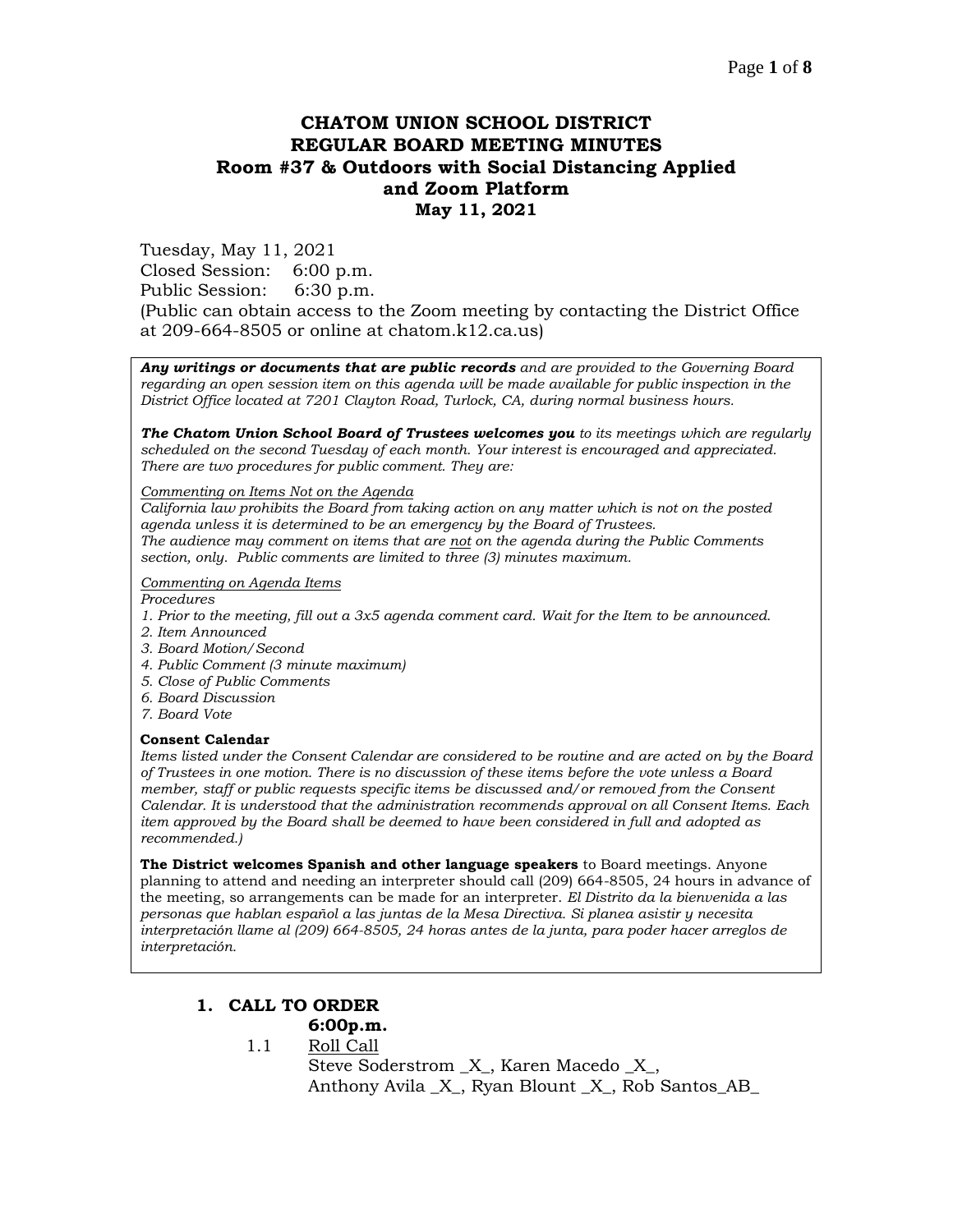- 1.2 Public Comment on Closed Session Agenda Items
- 1.3 Adjourn to Closed Session APPROVED Motion: Anthony Avila Second: Karen Macedo Vote: Ayes Noes 0 Abstentions 0

# **2. CLOSED SESSION**

*Disclosure of Items Discussed in Closed Session (Gov. Code 54947.7)*

2.1 Public Employee Appointment

(Gov. Code 54957 and 54954.5 (e)

- 2.1.1 Summer School SDC/Intervention Teacher
- 2.1.2 Long-Term Substitute 2021-2022 Fourth Grade
- 2.1.3 Request Authority for the Superintendent to Hire Time Sensitive Positions Under the Direction of the Board President or Board Representative
- 2.2 Public Employees Discipline/Dismissal/Release/Non- reelection/Leaves of Absence/Resignation/Retirements And Resolution Regarding Reduction or Discontinuance of Source (Gov. Code 44949 (e) and Gov. Code 44955)
- 2.3 Negotiations
- 2.4 Adjournment Back to Public Session

# **3. OPEN SESSION: CALL TO ORDER**

### **Time 6:36p.m.**

- 3.1 Roll Call Steve Soderstrom \_X\_, Karen Macedo \_X\_, Anthony Avila  $X$ , Ryan Blount  $X$ , Rob Santos AB
- 3.2 Flag Salute The flag salute was led by Board President, Steve Soderstrom.

# 3.3 Report from Closed Session

Public Employee Appointment

- Summer School SDC/Intervention Teacher- Brett Tyler
- Long-Term Substitute 2021-2022 Fourth Grade-Marissa Vasquez
- The Board gave the Superintendent authority to hire time sensitive positions under the direction of the Board President or Board Representative

### 3.4 Approval of Agenda

| APPROVED              |  |  |                                   |
|-----------------------|--|--|-----------------------------------|
| Motion: Anthony Avila |  |  | Second: Karen Macedo              |
|                       |  |  | Vote: Ayes 4 Noes 0 Abstentions 0 |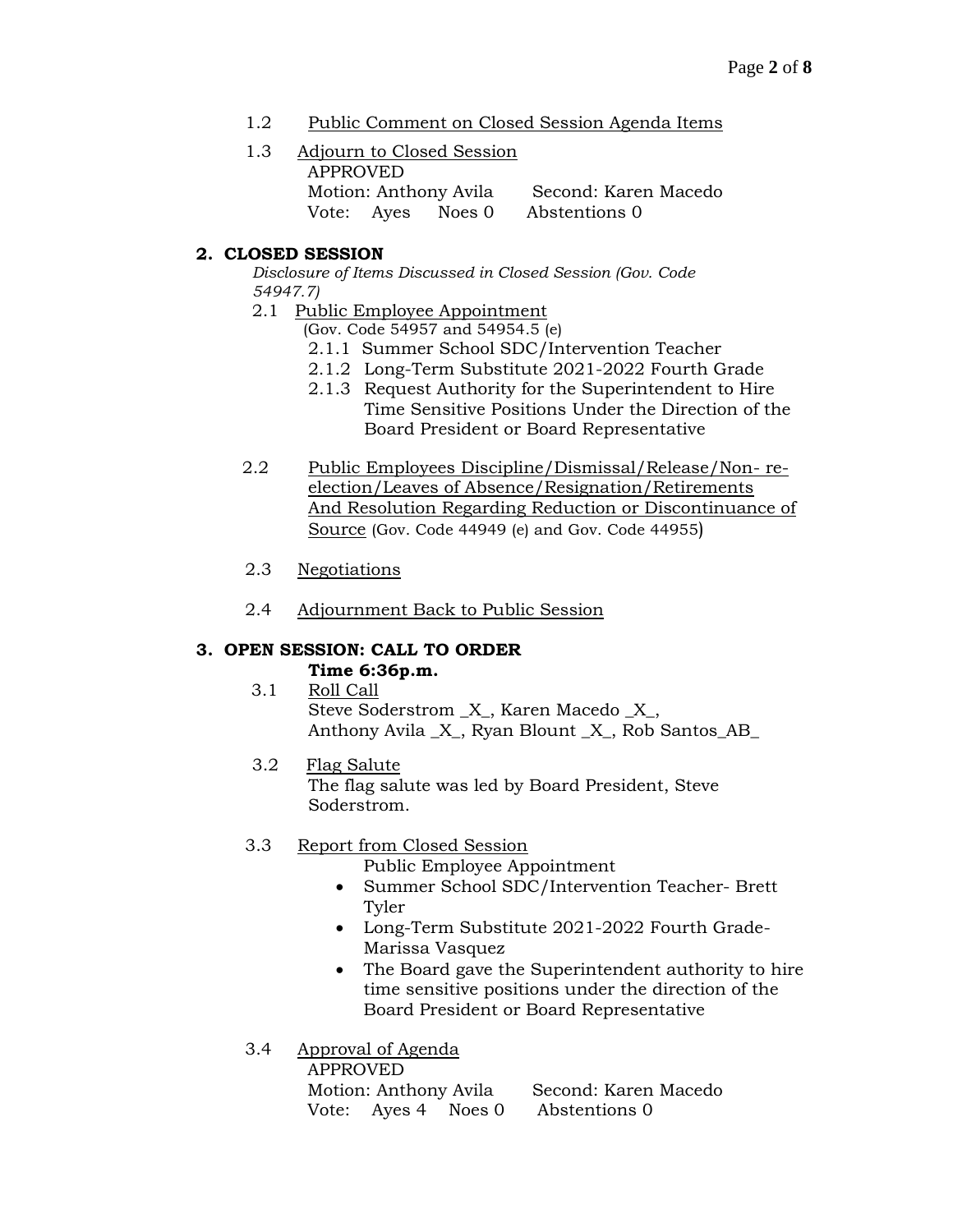# **4. CONSENT CALENDAR**

- 4.1 Board Minutes
- 4.2 Fiscal Services Warrants/Payroll
- 4.3 Declaration of Obsolete Items
- 4.4 Collection of Developer Fees (if any)

#### APPROVED

Motion: Karen Macedo Second: Ryan Blount Vote: Ayes 4 Noes 0 Abstentions 0

# **5. PUBLIC COMMENT/RECOGNITION/COMMUNICATION**

### 5.1 2020-21 Staff Recognition

Cherise shared with the Board that this unprecedented year was a tough year for everyone. She stated that everyone should be celebrated for all their hard work due to situations surrounding COVID-19. It was nice to be able to finally come together as a staff and community in an outdoor Board Meeting to recognize staff members.

- Stanislaus County Employees Making a Difference Award – Isela Rosales Mrs. Olvera shared that Isela was recognized at the County level for the Employees Making a Difference Award. She is a part of the transportation department and is also a yard/cafeteria supervisor. This year during her reassignment due to COVID-19, Isela was very helpful and hands-on with the different duties that she held at Chatom Elementary. Mrs. Olvera shared that she appreciates how Isela cares for all the students she encounters.
- Classified Employee of the Year Bill Brasil Mrs. Olvera stated that it was an honor to recognize Bill Brasil as Classified Employee of the Year. Bill is a valuable asset to Mountain View Middle School and the District. He is a very caring, committed, and dedicated employee. Bill had recently left on leave early last year and returned in July. On occasion, he allows students at Mountain View to help him out with his duties. The students enjoy assisting while Bill shares stories and teaches them skills. He is very well-rounded and liked by all at both campuses.
- Teacher of the Year Kelly Moak Mrs. Olvera shared that Kelly Moak is a 7th grade teacher at Mountain View. Mrs. Olvera recognized how Mrs. Moak is always focused on student needs and is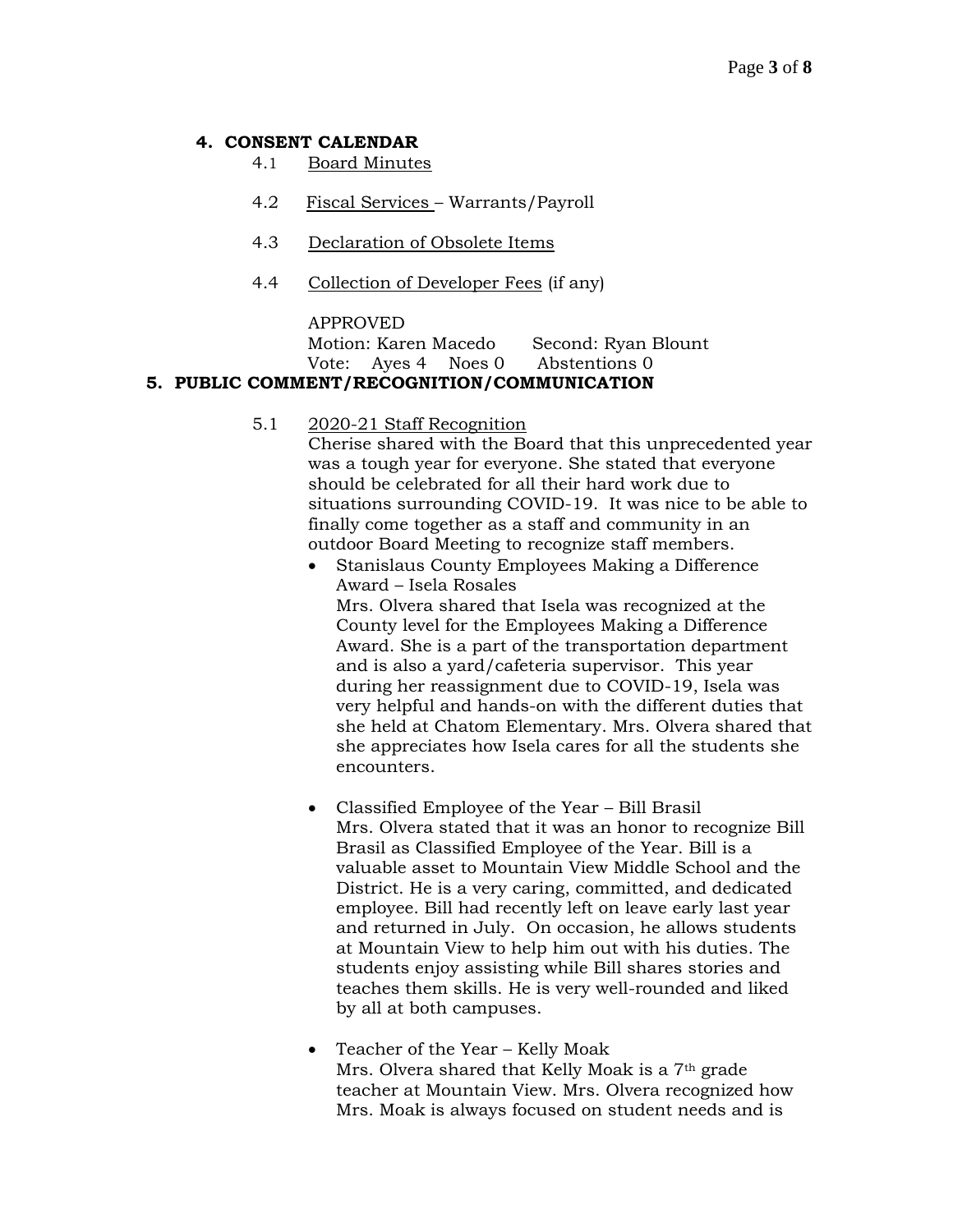very dedicated to her 7th grade team. Mrs. Moak and Mrs. Hack work very closely together as a dynamic duo. Kelly goes above and beyond to assist students. In addition to providing academic support, she also worked hard to make the difficult COVID situation a little easier by planning fun virtual activities to help keep students engaged. Mrs. Olvera expressed her appreciation for Mrs. Moak going above and beyond for her students. The District and students are fortunate to have a teacher like Kelly.

### 5.2 2020-2021 Staff Retirement

- Vitalina Bettencourt (CUSD 2006-2021) Vitalina was recognized for her many years of service to the district as a positive and dedicated employee. She has always been professional, kind, and a pleasure to have in the kitchen. She is extremely helpful, talented, and well-liked by staff and students.
- Lucinda Aguiar (CUSD 1995-2021) Lucinda retired in December of 2020 and is being recognized along with our other retirees. Mrs. Olvera described Lucinda as a one-women wonder. Lucinda took the time to make connections with the students at Mountain View in addition to her regular duties. The Food Service Department will feel the loss of two great employees but wish them well with their retirement.
- Cecilia Santos (CUSD 1994-2021) Cecilia provided service to the District for 27 years. She has many skills which enable her to take on any task that is given to her. She is dependable, resourceful, and knowledgeable. Cecilia was the first person to welcome students to school at Chatom Elementary each morning during her morning yard supervision position. In the normal school years, you would find Cecilia working at both sites, but this year she has been a big help to the Mountain View site during the COVID-19 pandemic.

Board President, Steve Soderstrom, thanked all the staff that were recognized for their hard work and dedication to the students and the District.

### **6. INFORMATION**

6.1 Calendar of Events

### 6.2 Board Financial Summary Report

Business Manager, Kelly Machado reported on the fund beginning balances, income, expenditures, and ending balances. She stated that all funds show positive. The Food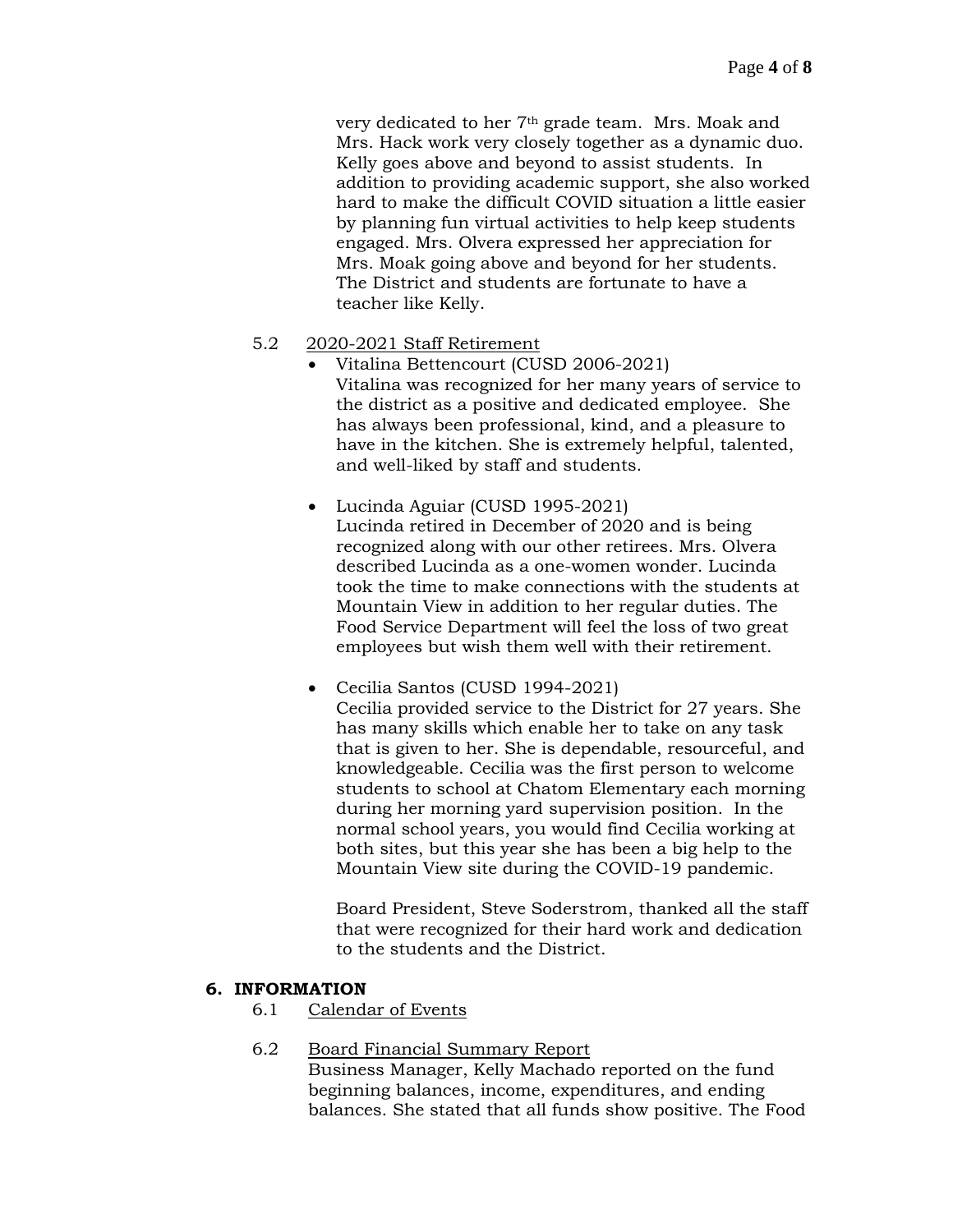Service Director submitted claims for the cafeteria funds, and it is operating with no loans.

6.3 Program Reports:

Chatom Union School District Mrs. Olvera thanked Daniel Jimenez-Soto for setting up the technology equipment that was needed for the Board meeting to invite those who were not able to attend in person, to attend via zoom. Mrs. Olvera reviewed the District enrollment as of May 3, 2021. The District total enrollment is 579 compared to last month in April that was at 578. She also reviewed the COVID-19 update to the Board. She stated that there have been no positive cases between families or staff for the months of March, April and early May. There have only been known contacts. Mrs. Olvera thanked all the coaches, volunteers and staff members who assisted with the track meet that Mountain View hosted. She shared that it was a great success for our team and the visiting athletes. An update on the Mountain View outdoor project was also given. The project was presented in March and is still in progress. Meetings were held with staff and community members that are involved with the project to discuss the plans. It was shared that the exterior fence has been removed and the curb is in place, but the landscaping that will act as a barrier is still in progress. Cherise provided the Board with an E-rate update. On April 28, 2021, the District was notified that the 2021-2022 E-rate application for Category 1- Internet and Data Transport services was fully funded at a 90% rate. She also shared that Sara and Steve have done a great job in completing the California Assessment of Student Performance and Progress (CAASPP) at both sites. The testing began at Mt. View on April 19 and at Chatom on April 26.

#### Chatom Elementary School

Mrs. Cruz shared that during the month of May there is a lot of celebrating to do both for students and staff. It is a time to reflect on the school year and get ready for the next. She also shared that in getting steps closer to normalcy, we offered the spring book fair in the library and the play structure was reopened for students during their scheduled recess. Virtual morning announcements are still being shared. For the month of May, the character trait focused on was "Problem Solver". This reminds students to persevere through challenging problems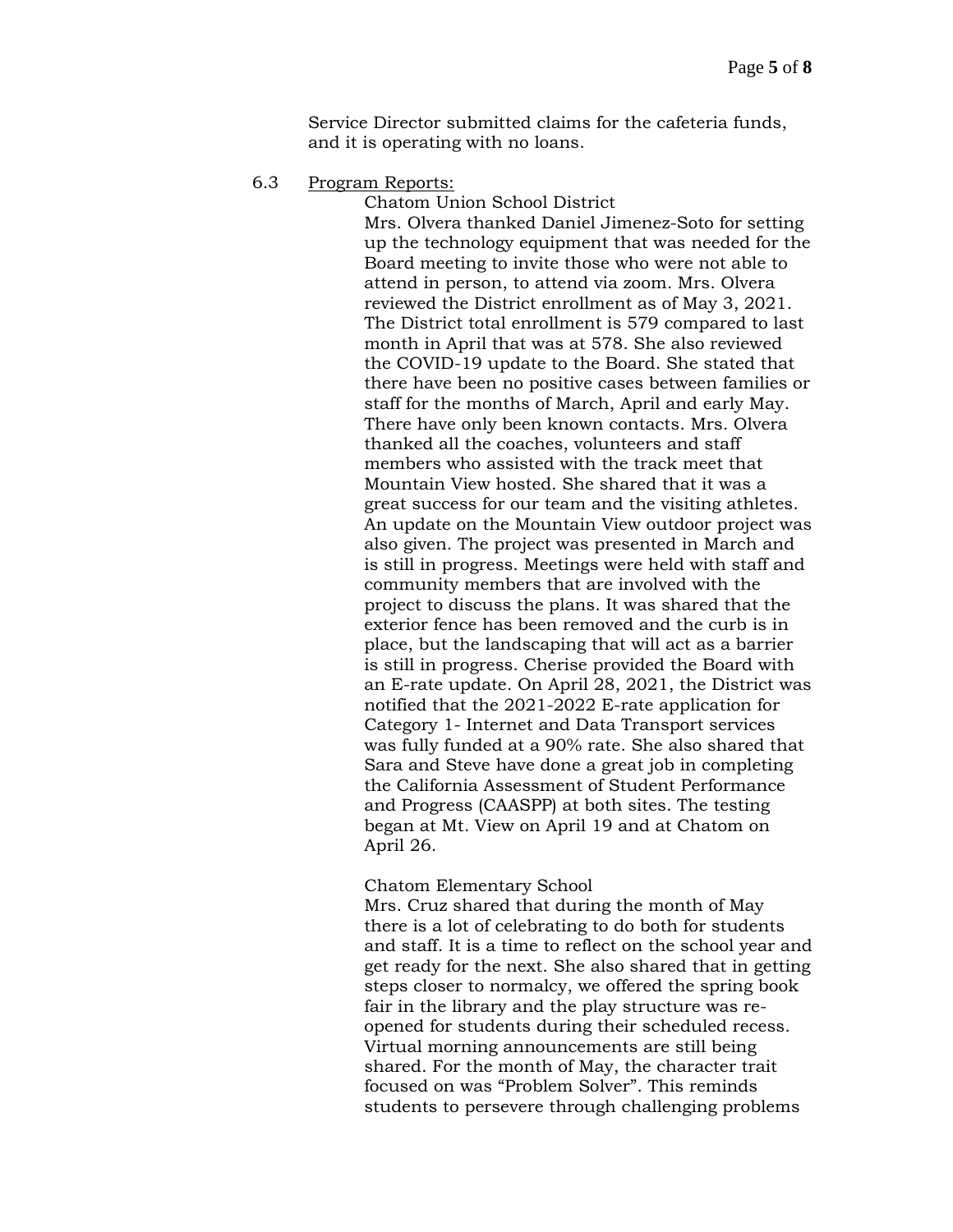and that we should identify the problem but give our power and energy to solutions. Mrs. Cruz thanked our Technology Support, Daniel, and staff for a great job in encouraging students to try their best. She reported that teachers are collaborating on their virtual open house presentation and end-of-year activities. Since the traditional in-person open house is currently not offered due to COVID, the virtual version will give a glimpse into the classrooms, highlight classroom activities, include pictures, and send a positive message to families.

#### Mountain View Middle School

Mr. Lewis reported that the ELPAC/CAASPP testing were completed. For the last day of school, 8th grade students will be celebrating the end of the year by taking a trip to Boomers in Modesto. 6th and 7th grade students will be participating in an outdoor Warrior Olympics. He shared that there are several students who will be presented awards at Mt. View's graduation ceremony. A unique and accomplishing situation that has not happened before is that 5 students will be honored as valedictorians. Each of the students maintained a 4.0 throughout their entire 8th grade year. Mr. Lewis informed the Board that the graduation ceremony will be held on Thursday, May 27th at 6:30 p.m. Families are invited to celebrate in person or they can view it live streamed. As of May  $24<sup>th</sup>$ , 57 students of the  $8<sup>th</sup>$ grade class are on track to walk the ceremony. The number is anticipated to change with continuous intervention and support that is being provided to the students who have been struggling. For professional development, teachers have been working on planning for next year and closing out the current year.

#### Chatom State Preschool

Mrs. Nunes reported that registration for next year went great. As of now the AM class is completely full but the PM class is not. The office is still receiving inquiries and they anticipate getting families to apply during the summer. She shared that they have a few fun activities scheduled for the students for the last days of school. One of the exciting events that the students love is the animal show. Domestic and exotic animals are shown to students but for this event parents will not be allowed to stay. Graduation will occur as a drive thru. The students will be given a shirt, gown and cap to take home. They will have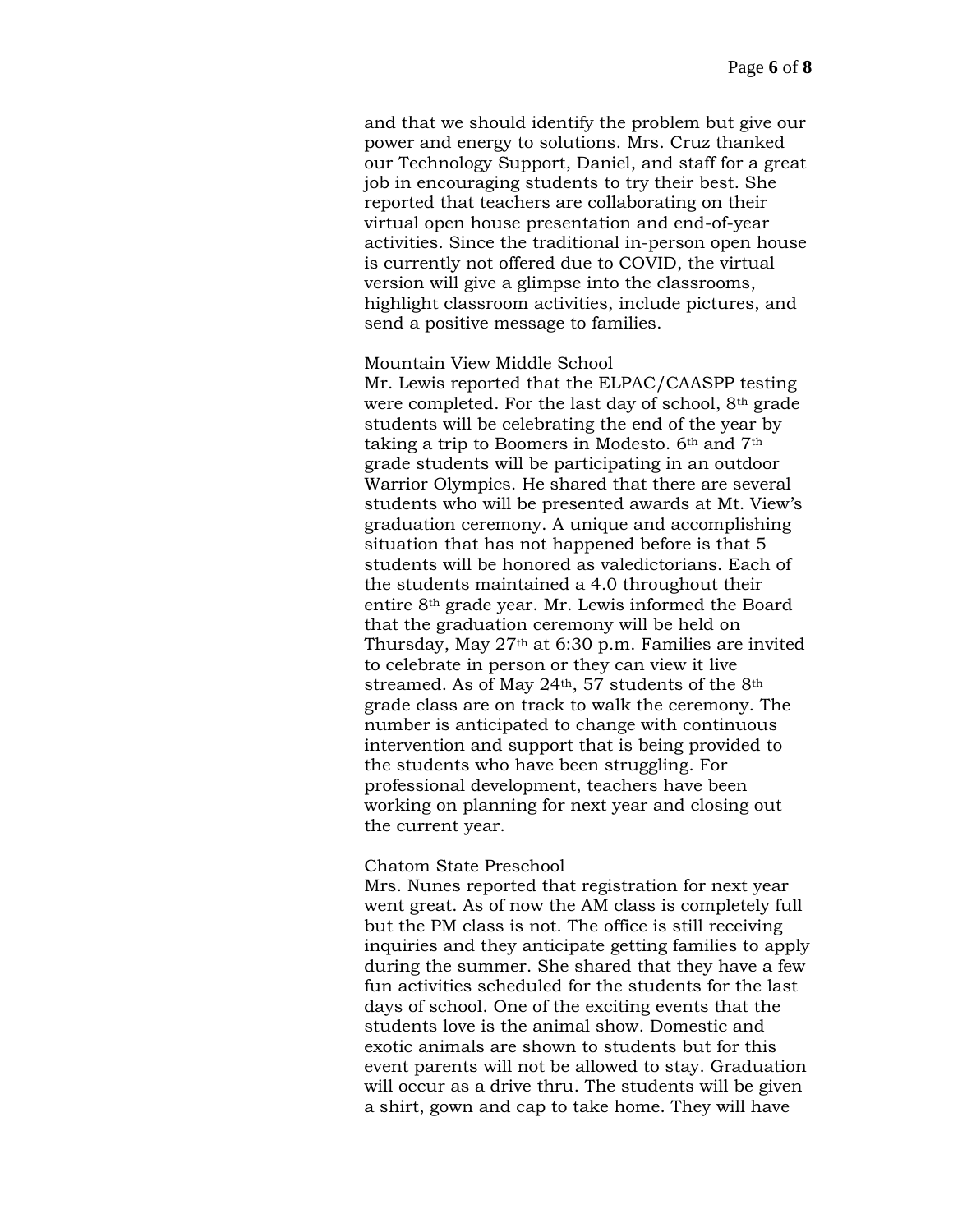the opportunity to take a photo with the staff one at a time. She also reported that the second conferences will be held on May 12th and May 19th. Conferences will be held through zoom or telephone. Mrs. Nunes also reviewed the program's desired results parent survey. This survey is completed annually by the parents in regard to the overall satisfaction of the preschool program. She stated that the survey results showed that parents were mostly satisfied. This is also an opportunity to apply program changes and implement improvements on areas.

# **7. ACTION**

- 7.1 Consider Approval of Banks and Company Photography for Photo Services at Mountain View Middle School and Chatom Elementary APPROVED Motion: Anthony Avila Second: Karen Macedo Vote: Ayes 4 Noes 0 Abstentions 0
- 7.2 Consider Approval of Summer Job Descriptions for Food Service Site Monitor, Food Service Site Supervisor and Food Service Worker I APPROVED Motion: Karen Macedo Second: Ryan Blount Vote: Ayes 4 Noes 0 Abstentions 0
- 7.3 Consider Approval of Temporary Revision to Graduation Award Requirements for the 2021-2022 School Year APPROVED Motion: Anthony Avila Second: Karen Macedo Vote: Ayes 4 Noes 0 Abstentions 0
- 7.4 Consider Approval of Roof Bids for Mountain View Classrooms 1 & 2 APPROVED Motion: Anthony Avila Second: Karen Macedo Vote: Ayes 4 Noes 0 Abstentions 0
- 7.5 Consider Approval of Expanded Learning Opportunity Grant Plan APPROVED Motion: Karen Macedo Second: Ryan Blount Vote: Ayes 4 Noes 0 Abstentions 0
- 7.6 Consider District Proposal for Negotiations with Chatom Union Educators Association (CUEA) – CTA and California